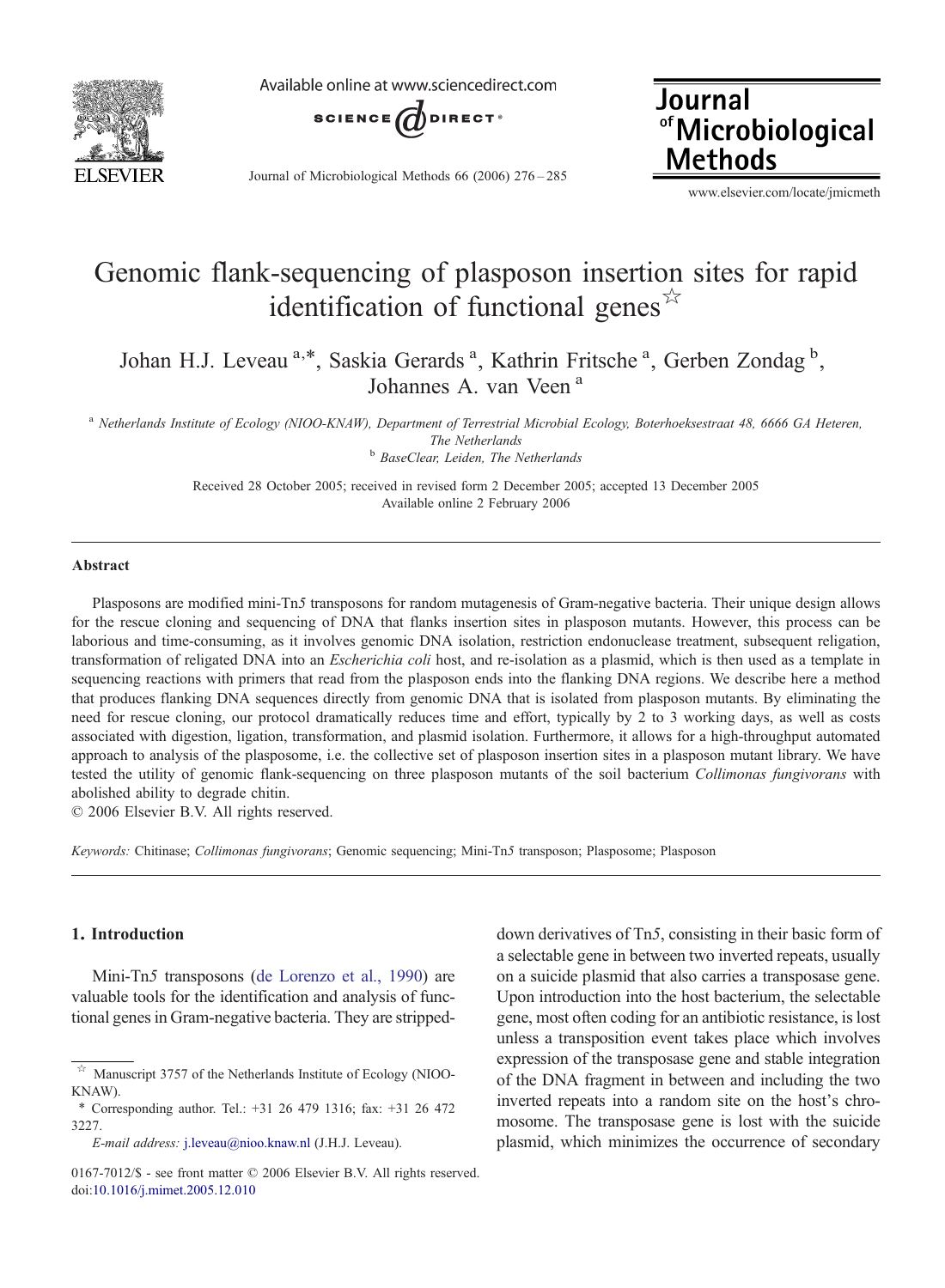<span id="page-1-0"></span>

transposition events. The popularity of mini-Tn5 transposons lies with the great ease and high efficiency of creating large libraries of transposon mutants which can be screened for loss-of-function or gain-of-function phenotypes.

To determine the site of insertion in mutants with altered phenotype, several methods are available to obtain the DNA sequences flanking the mini-Tn5 transposon insertion site. The transposon itself can be used as a probe in a Southern blot analysis on digested genomic DNA from the mutant strain, followed by cloning, subcloning, and sequencing of the hybridizing fragment. Alternatively, the genomic DNA is digested with an enzyme that does not cut in the transposon, followed by religation and an inverse PCR using primers that target the plasposon ends and face outward from the transposon. The resulting amplicon can then be cloned and sequenced. Another PCR-based method involves a two-round PCR reaction on genomic DNA using primers specific to the end of the transposon and arbitrary primers, followed by DNA sequencing of the resulting PCR amplicon (e.g. [O'Toole and Kolter, 1998](#page-9-0)). All of these methods can be quite laborious and timeconsuming, especially if there are several mutants to be analyzed.

Fig. 1. Principle of plasposon technology. Depicted is pTnMod–KmO, a typical plasposon [\(Dennis and Zylstra, 1998\)](#page-8-0). It harbors several modules (not to scale): a kanamycin resistance gene (Km'), an origin of replication (pMB1 *oriR*), an origin of transfer (RP4 *oriT*) which allows delivery to the host by conjugation, a transposase gene (Tn5  $tmp*$ ), inside/outside inverted repeats  $i$ -IR and  $o$ -IR, and two multiple cloning sites (mcs-I and -II). The pMB1 oriR origin is pUC-derived and allows for replication in E. coli hosts such as  $DH5\alpha$  and JM109. The original plasposon collection includes derivatives with different origins of replication (e.g. pSC101 or R6K; the latter allows replication only in E. *coli* hosts expressing the  $\pi$  protein, e.g. CC118  $\lambda$ pir) or with genes conferring resistance to other types of antibiotics (e.g. chloramphenicol, streptomycin, gentamycin, tetracycline, and trimethoprim). The plasposon is delivered to the target by electrotransformation or by conjugation using a helper strain such as E. coli HB101 (pRK2013). Once inside the target,  $Tn5$  tnp\* gene activity invokes transposition of the DNA fragment between and including the inverted repeats on the plasposon to the host genome. Since the introduced plasposon cannot replicate in the target, acquisition of antibiotic resistance by the host can be used to screen for this integration event. To analyze the DNA that flanks the plasposon insertion site in a mutant strain, the original protocol calls for isolation of genomic DNA and incubation with a restriction enzyme (X) that does not cut in the transposed part of the plasposon. The digested chromosomal DNA is then religated to produce a circular, self-replicating entity conferring antibiotic resistance which is electrotransformed into an appropriate E. coli host, and re-isolated as a plasmid for use as template DNA in a sequencing reaction with primers (shown as arrows) that are designed against the ends of the plasposon and facing outwards. The protocol described in this paper allows for sequencing the DNA that flanks plasposon insertion sites using the same primers but with genomic DNA as template instead.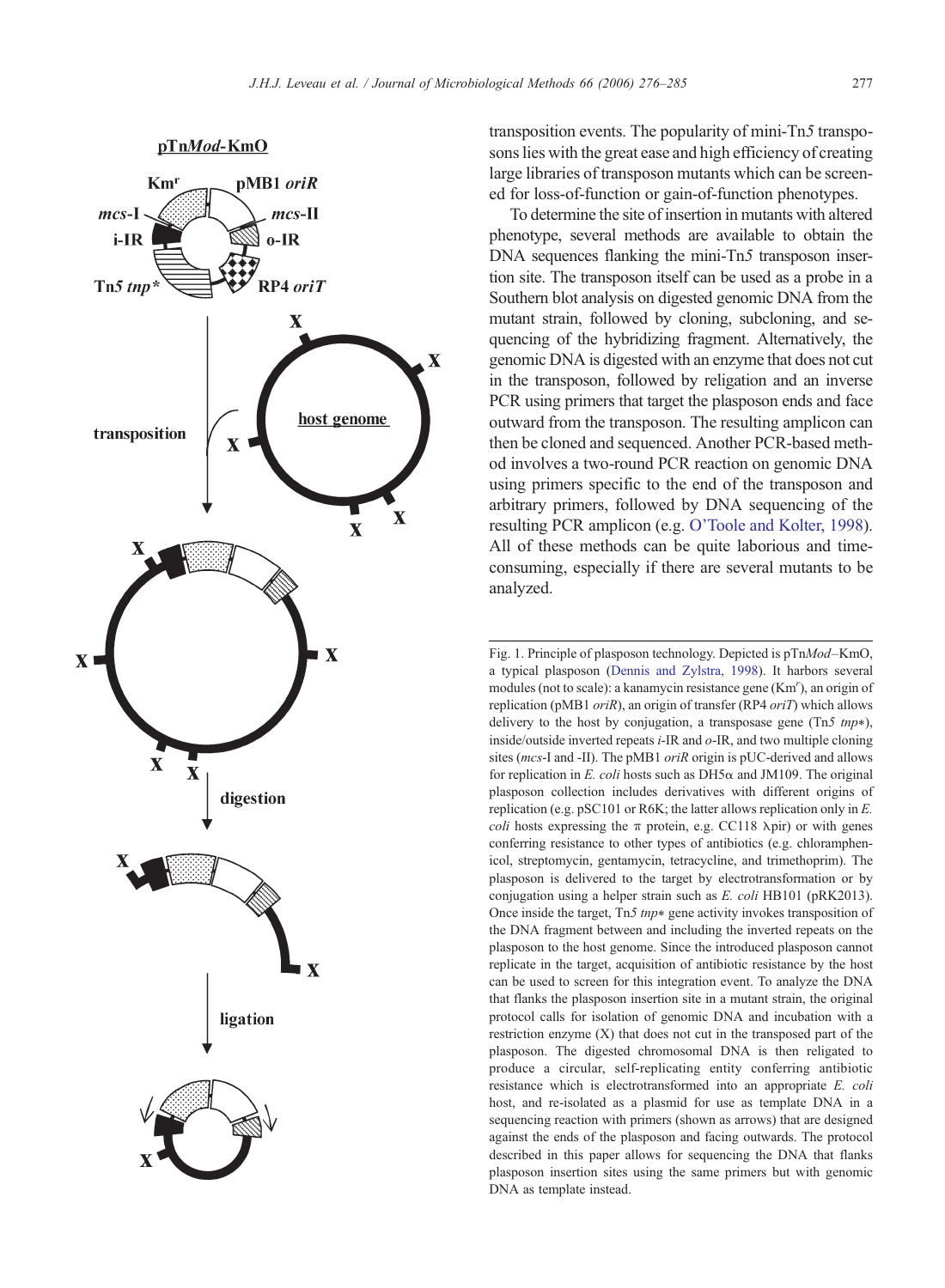Plasposons ([Dennis and Zylstra, 1998\)](#page-8-0) are derivatives of mini-Tn5 transposons that were designed to facilitate the process of retrieving DNA that flanks transposon insertion sites. They contain a conditional origin of replication in between the inverted repeats in addition to a selectable marker gene ([Fig. 1](#page-1-0)). The basic protocol is based on rescue cloning which involves digestion of total genomic DNA, self-ligation, and transformation into a permissive Escherichia coli host [\(Dennis and Zylstra, 1998](#page-8-0)). Subsequently, the plasposon can be isolated and used in a sequence reaction with primers facing outward from the plasposon [\(Fig. 1](#page-1-0)).

Plasposons have been used with great success in the generation of mutant libraries of several α-, β-, and γ-Proteobacteria [\(Table 1](#page-3-0)). Since the original publication by Dennis and Zylstra, several derivatives of the original plasposons have become available and been used successfully [\(Bolton and Woods, 2000; Burtnick et al.,](#page-8-0) [2001; Husken et al., 2001; Widada et al., 2001; Larsen et](#page-8-0) [al., 2002; van Diepeningen, 2002; Chang et al., 2003;](#page-8-0) [Kholti et al., 2003; Hunt et al., 2004; Maxson and Darwin,](#page-8-0) [2004; Enos-Berlage et al., 2005; Leveau and Lindow,](#page-8-0) [2005; Venecia and Young, 2005\)](#page-8-0). Modifications include a hyperactive transposase gene for increased transposition efficiency ([Larsen et al., 2002; Enos-Berlage et al., 2005](#page-9-0)) and the incorporation of a promoterless reporter gene directly downstream one of the inverted repeats for measuring the expression of plasposon-affected gene(s) [\(Bolton and Woods, 2000; van Diepeningen, 2002; Enos-](#page-8-0)[Berlage et al., 2005; Venecia and Young, 2005](#page-8-0)).

In all studies listed in [Table 1,](#page-3-0) the original protocol of rescue cloning was used to determine into what DNA locus plasposons had inserted. While it is true that plasposons in comparison to the original mini-Tn5 transposons greatly facilitate the characterization of insertion sites, they still have some disadvantages. First is the considerable amount of time and effort to obtain the desired result: starting with isolated genomic DNA, it takes only 1 to 2 h for the digestion and 1 to 16 h to religate, but it takes at least two over-nights to complete the transformation and plasmid isolation steps, making this a two- or three-day protocol. A second disadvantage is that the method is not amenable for high-throughput. With the protocol described above, it is impractical for one person to handle more than a dozen samples per day. Also, due to the need for a transformation step, the protocol cannot be automated easily. A final drawback relates to the digestion of the genomic DNA: if a plasposon integrates into a very small restriction fragment, only a small portion of the flanking DNA sequence can be retrieved and read, whereas if integration occurs into a very large restriction fragment, transformation into E. coli may become problematic. Either problem

can be anticipated by performing parallel digestions of the same genomic DNA with different restriction enzymes. However, this means an increase in the work load per plasposon mutant strain to be analyzed.

We describe here a one-step alternative for the original protocol of rescue cloning to retrieve DNA sequences flanking plasposon insertion sites. Our method is based on the demonstrated ability to use bacterial genomic DNA as a template in a sequencing reaction ([Heiner et al., 1998\)](#page-8-0). Thus, with sequencing primers that target the ends of a plasposon and face outward, one can obtain DNA sequences flanking the insertion site directly from genomic DNA. This eliminates the need for digestion, religation, transformation, and re-isolation, which reduces the handling time per mutant by 2 to 3 working days. As a proofof-principle, we analyzed the insertion sites in three plasposon mutants of the chitinolytic bacterium Collimonas fungivorans Ter331 by genomic flank-sequencing, and compared the results with those obtained using the method of rescue cloning.

### 2. Materials and methods

C. fungivorans Ter331 has been described elsewhere [\(de Boer et al., 2004](#page-8-0)). A spontaneous rifampicinresistant mutant of Ter331 (C. fungivorans Ter331R3) was used as a recipient in conjugation with donor strain E. coli (pTnMod–KmOlacZ) and helper strain E. coli (pRK2013) [\(Figurski and Helinski, 1979\)](#page-8-0). Plasposon pTnMod–KmOlacZ [\(van Diepeningen, 2002](#page-9-0)) is a derivative of pTnMod-KmO [\(Dennis and Zylstra,](#page-8-0) [1998](#page-8-0)) [\(Fig. 1\)](#page-1-0), modified to contain a promoterless lacZ gene inserted into the NotI site of multiple cloning site *mcs*-II, with its 5'-end proximal to the outside inverted repeat. Rifampicin- and kanamycin-resistant Ter331R3 transconjugants were isolated and screened on chitin/yeast agar plates ([de Boer et al., 2004](#page-8-0)) containing per liter 1 g  $KH_2PO_4$ , 5 g NaCl, 2 g colloidal chitin, 0.1 g yeast extract, 20 mg 5-bromo-4-chloro-3 indolyl-β-D-galactopyranoside, and 20 g agar. Genomic DNA was isolated from selected mutants using an Ultra Clean Soil DNA Kit (Mobio, Carlsbad, CA) or a Blood and Cell Culture DNA Kit (Qiagen, Hilden, Germany), and digested with PstI (Amersham Life Sciences, Piscataway, NJ) for Southern blot analysis using a DIG High Prime DNA Labeling and Detection Starter Kit I (Roche, Basel, Switzerland). The hybridization probe was a 2.1-kb XbaI fragment of pTnMod-KmOlacZ, containing the KmO cassette. The PstIdigested chromosomal DNA of mutants 17H10, 18D9, and 23B7 was religated with T4 DNA ligase (New England Biolabs, Beverly, MA) and used to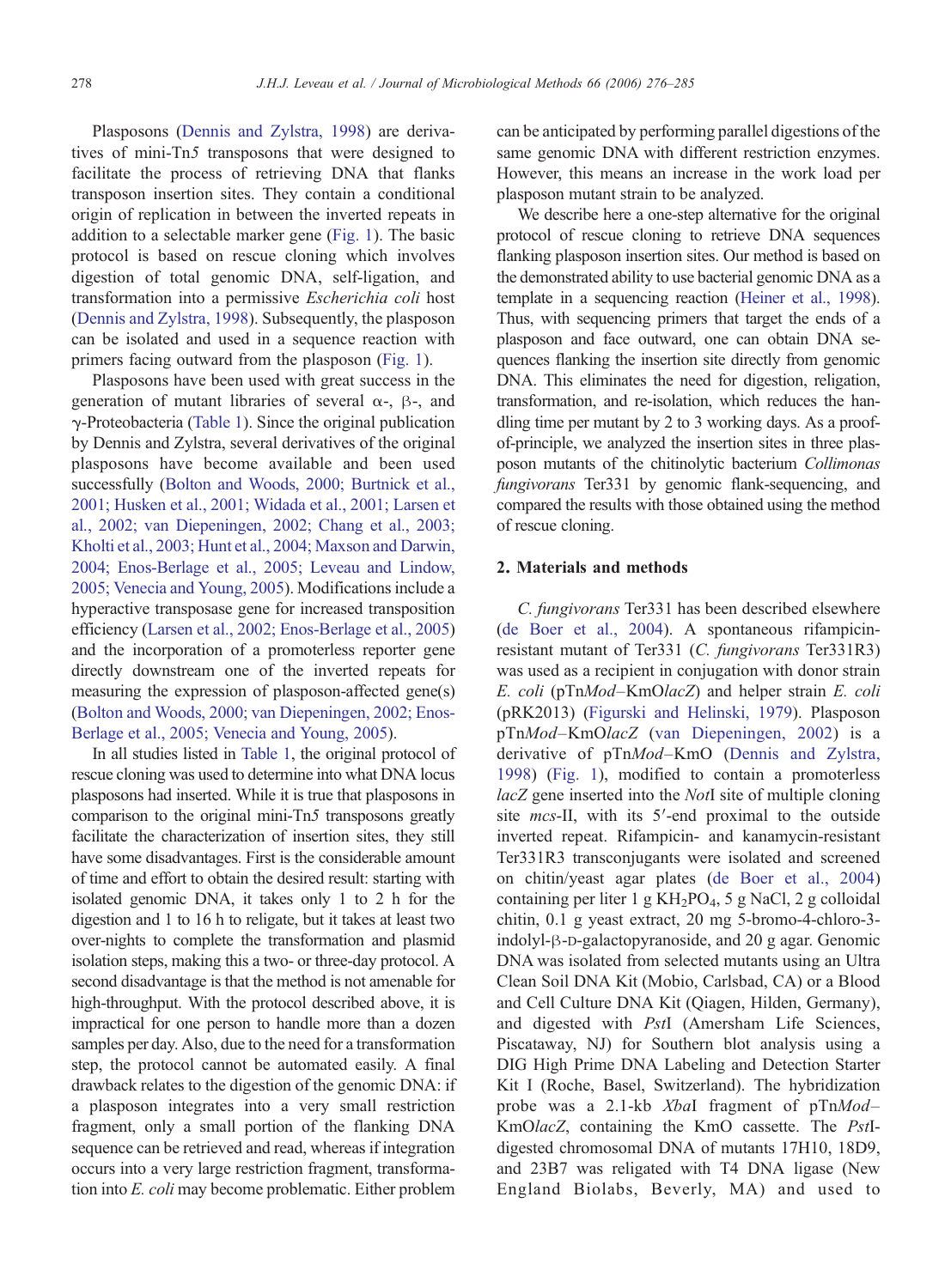<span id="page-3-0"></span>Table 1 Plasposon technology applications

|                         | Plasposon Organism                                                    | Mutant screening                                                              | Restriction<br>enzyme(s)  | Sequencing primer(s)<br>$(5' \rightarrow 3')$                                        | Reference                                                                   |
|-------------------------|-----------------------------------------------------------------------|-------------------------------------------------------------------------------|---------------------------|--------------------------------------------------------------------------------------|-----------------------------------------------------------------------------|
| KmO                     | pTnMod- Burkholderia<br>cepacia DBO1                                  | N/a; plasposon<br>proof-of-principle                                          | BamHI,<br>PstI            | TTCCCGTTGAATATGGC<br>$(JD48)$ ,<br>ACGCTCAGTGGAACG<br>(JD45)                         | Dennis and<br>Zylstra, 1998;<br>Lutter<br>et al., 2001                      |
| $pTnMod-$<br>KmO        | Pseudomonas<br>putida S12                                             | Octanol tolerance;<br>chlorampenicol<br>resistance                            | BamHI,<br>PstI, SstI      | JD48, JD45                                                                           | Kieboom<br>et al., 2001;<br>Kieboom and<br>de Bont, 2001                    |
| $pTnMod-$<br>KmO        | B. cepacia<br><b>IST408</b>                                           | Exopolysaccharide<br>production                                               | EcoRI                     | TTCCCGTTGAATATGGC<br>(50KMR),<br>CCTTTTTACGGTTCCTGGCCT<br>(ORIR)                     | Moreira et al.,<br>2003                                                     |
| $pTnMod-$<br>OKm        | Pseudomonas<br>fluorescens BF13                                       | Growth on ferulic acid<br>or vanillic acid                                    | BamHI,<br>EcoRI,<br>PstI  | Not applicable; subclone strategy                                                    | Civolani et al.,<br>2000                                                    |
| $pTnMod-$<br>OKm        | P. fluorescens<br><b>NCIMB 10586</b>                                  | Mupirocin production                                                          | BamHI                     | Not specified                                                                        | Rangaswamy et al.,<br>2002                                                  |
| $pTnMod-$<br><b>OKm</b> | Pseudomonas<br>chlororaphis                                           | Production of N-acyl<br>homoserine lactone and<br>phenazine-1-<br>carboxamide | PstI, SalI                | GCCTTTTGCTCACATGTTCTTTCC<br>$(Ori5seq)$ ,<br>CCCCGAGCTCTTAATTAATTTAAATC<br>(Ori3seq) | Schmidt-Eisenlohr<br>et al., 2003                                           |
| $pTnMod-$<br>OKm        | Thiocapsa<br>roseopersicina<br><b>BBS</b>                             | Pigmentation                                                                  | BamHI,<br>KpnI,<br>XbaI   | Not specified                                                                        | Kovacs et al., 2003                                                         |
| $pTnMod-$<br>OKm        | P. putida<br>$RU-KM3S$                                                | Hydantoin as<br>nitrogen source                                               | BamHI,<br>Csp451,<br>PstI | TTTACGGTTCCTGGCCTTT<br>(prGM11),<br>TGAGACACAACGTGGCTTTC<br>(prGM12)                 | Matcher et al., 2004                                                        |
| $pTnMod-$<br>OKm        | Sphingomonas<br>paucimobilis UT26                                     | Degradation of $\gamma$ -<br>hexachlorocyclohexane                            | BamHI,<br>NcoI            | GCTGGCCTTTTGCTCAC,<br>TTGAGACACAACGTGGC                                              | Endo et al., 2005                                                           |
| $pTnMod-$<br>OKm'       | Agrobacterium<br>tumefaciens C58                                      | Biofilm formation                                                             | BamHI                     | Not specified                                                                        | Ramey et al., 2004                                                          |
| $pTnMod-$<br>OKm'       | Pseudomonas<br>sp. BW11M1                                             | Bacteriocin production                                                        | PstI                      | TCTGGCTGGATGATGGGGCG<br>(pseu-596),<br>CGGTTCCTGGCCTTTTGCTGG<br>$(pseu-597)C$        | Parret et al., 2003;<br>Estrada de los Santos<br>et al., 2005               |
| $pTnMod-$<br>OTc        | Burkholderia<br>vietnamiensis<br><b>CEP040</b>                        | Sensitivity to<br>polymyxin B;<br>secretion deficiency                        | Bg/II,<br>Sall            | Not specified                                                                        | Fehlner-Gardiner<br>et al., 2002; Fehlner-<br>Gardiner and<br>Valvano, 2002 |
| $pTnMod-$<br>OTc        | P. fluorescens<br><b>ATCC 17400</b>                                   | Haemin auxotrophy                                                             | Not<br>specified          | Not specified                                                                        | Baysse et al., 2001;<br>Baysse et al., 2003                                 |
| $pTnMod-$<br>RTp'       | <i>Burkholderia</i><br>multivorans<br><b>ATCC 17616</b>               | Auxotrophy                                                                    | BamHI,<br>EcoRI,<br>SphI  | TTGAACGTGTGGCCTAAGCGAGC<br>(Tntpow2)                                                 | Komatsu et al., 2003                                                        |
| $pTnMod-$<br>RTp        | Burkholderia<br>cenocepacia K56-2                                     | Plant tissue<br>water soaking                                                 | PstI                      | GGTACCGTCGACATGCATGG<br>(RTp1), CAGTGCAAATTTATCCTGTG<br>(RTp2)                       | Engledow et al., 2004                                                       |
| $pTnMod-$<br>RKm        | Hyphomicrobium<br>chloromethanicum                                    | Growth on<br>chloromethane                                                    | SphI                      | Not specified                                                                        | Borodina et al., 2004                                                       |
| pTnMod-<br>RKm'         | Yersinia enterocolitica<br><b>JB580v, Y.</b><br>enterocolitica pGY100 | Phospholipase activity                                                        | EcoRI                     | CCCCGAGCTCTTAATTAA (KM1),<br>GAACACTTAACGGCTGAC (KM2)                                | Petersen and Young, 2002;<br>Young and Young, 2002                          |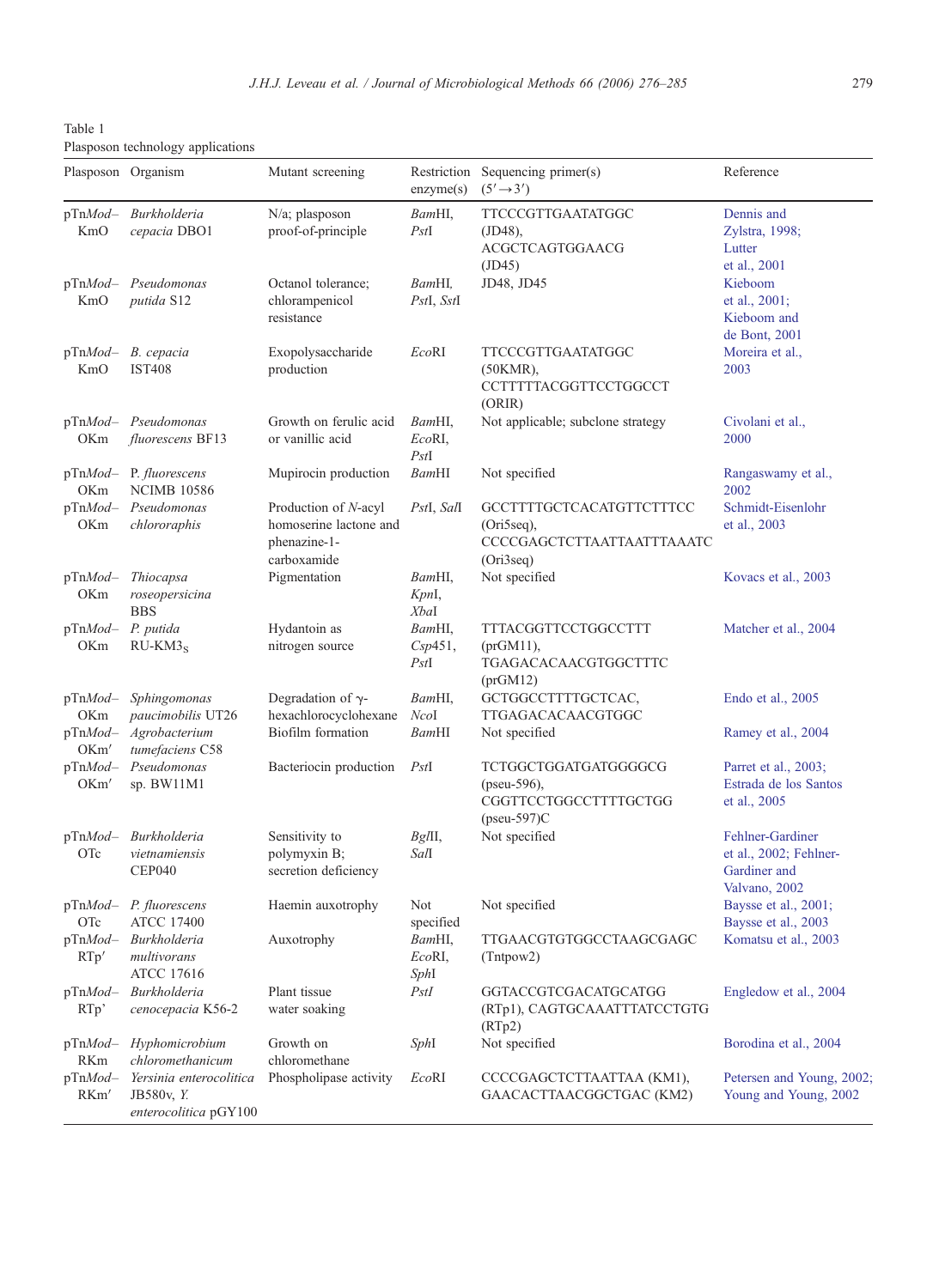electrotransform E. coli EP-Max 10B competent cells (Bio-Rad, Hercules, CA) with a Gene Pulser Xcell Microbial System (Bio-Rad) according to the manufacturer's instructions. From the resulting transformants, plasmid DNA was isolated using a QIAprep Spin Miniprep Kit (Qiagen), then digested with PstI and analyzed on agarose gel. Plasmid DNAs were also used as template DNA in a sequencing reaction using primer LAC (5′- CG ACGGCCAGTGAATTCCC -3′) or PP1 (5′- TGCA TGGCGCGCCGGCGA -3′). LAC is reverse complementary to the 5' end of  $lacZ$ , while PP1 targets multiple cloning site mcs-I facing away from the kanamycin resistance gene. The same primers were used to directly sequence on genomic DNA isolated from plasposon mutants by the Blood and Cell Culture DNA Kit (Qiagen). Primer PP1 consistently failed to produce good-quality sequences on genomic DNA template. We therefore designed and used a partially overlapping primer, PP1-31 (5′- GTGGC CAGATCTGATCAAGAG -3′), which gave good results. Primer M13for(-47) (5'- CGCCAGGGTTTTCCCAGT CACGAC -3′) was tried as an alternative to LAC and it produced sequences of comparable quality. BigDye 3.1 chemistry (Applied Biosystems, Foster City, CA) was used to sequence 2 to 3 μg of genomic DNA with 10 pmol primer in a total volume of 30 μl. An initial denaturation step at 95 °C for 4 min was followed by 50 cycles of denaturation (30 s at 95 °C), annealing (1 min at 55 °C), and extension (2 min at 60 °C). Sequencing reactions were purified from excess primer and nucleotides by Sephadex columns (Sigma-Aldrich, St. Louis, MO) and run on an AB3730 automated sequencer (Applied Biosystems).



Fig. 2. Chitin–agar plate with 48 clones of the C. fungivorans Ter331:: TnMod–KmOlacZ plasposon mutant library. Two clones (indicated by the black arrowheads) did not produce a cleared zone on the colloidal chitin surrounding the colony and were scored negative for chitinolytic activity.

Sequence quality was assessed by Phred analysis software (CodonCode Corp., Dedham, MA) and by visual inspection of the chromatograms. DNA sequences were analyzed using Lasergene software (DNASTAR, Madison, WI). Promoter searches were performed using Softberry's BPROM [\(www.softberry.com\)](http:www.softberry.com). BLAST searches were done at the website of the National Center for Biotechnology Information [\(http://www.ncbi.nlm.nih.gov](http://www.ncbi.nlm.nih.gov)).

## 3. Results

#### 3.1. Plasposon library construction and screening

Plasposon pTnMod–KmOlacZ was used to construct a mutant library of the chitinolytic bacterium C. fungivorans Ter331. In total, 2016 mutants were isolated and screened for their ability to clear colloidal chitin on chitin–agar plates (Fig. 2). Three mutants (17H10, 18D9, and 23B7) showed completely abolished chitinolytic activity (Fig. 2) and were chosen for further study. Southern blot analysis of PstI-digested genomic DNA revealed a single insertion of the KmOlacZ cassette into the chromosome of each of these mutants (not shown). The sizes of the hybridizing PstI fragments were different (i.e.  $>10$ , 8.5, and 5.9 kb, respectively) suggesting that the site of insertion was different for each mutant strain. Given that the KmOlacZ cassette is approximately 5.2 kb, we predicted the sizes of PstI fragments into which the plasposon had inserted in mutants 17H10, 18D9, and 23B7 to be  $>4.8$ , 3.3, and 0.7 kb, respectively.

# 3.2. Rescue cloning and sequencing of plasposon insertion sites

Inserted KmOlacZ cassettes and their flanking sequences were recovered from all three mutants, as described in Materials and Methods, by religation of PstIdigested genomic DNA, transformation into E. coli, and re-isolation as plasmids pTnMod–KmOlacZ– 17H10PstI,-18D9PstI, and -23B7PstI, respectively. Restriction analysis of these plasmids revealed linear PstI fragments with expected sizes of  $>$  10, 8.5, and 5.9 kb, respectively (not shown). Plasmids pTnMod–KmOlacZ– 17H10PstI, –18D9PstI, and –23B7PstI were each used as template DNA in two separate sequencing reactions (one with primer LAC, the other with primer PP1; see Materials and Methods) in order to obtain DNA sequences flanking either side of the KmOlacZ cassette. For each plasmid, the two resulting sequences were joined to reconstruct the original DNA sequence as it occurs on the genome sequence of wild-type C. fungivorans Ter331. The results are summarized in [Fig. 3.](#page-5-0)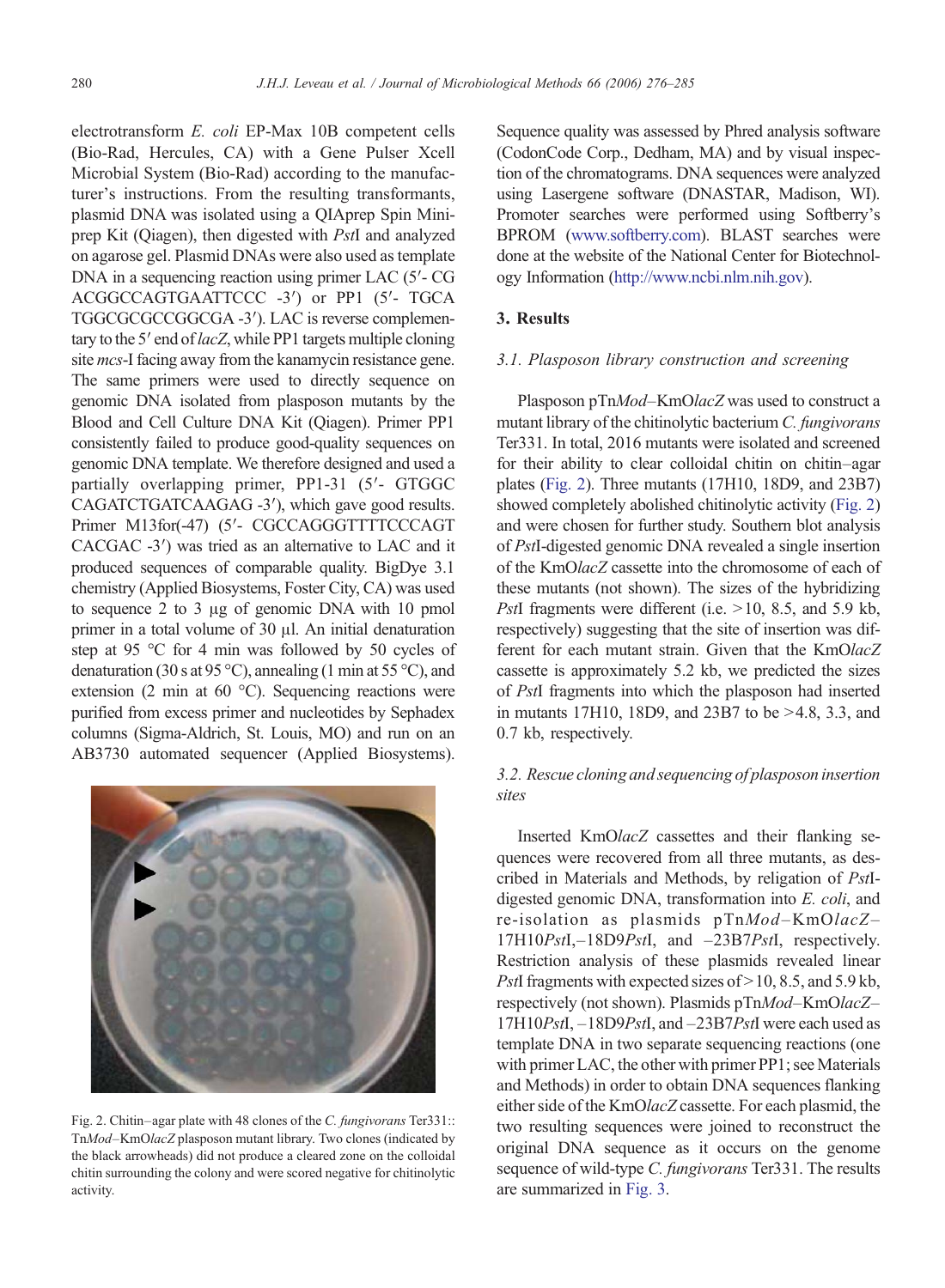<span id="page-5-0"></span>

Fig. 3. Characterization of the plasposon insertion sites of chitinolytic mutants 23B7, 18D9, and 17H10 by DNA flank-sequencing on plasmids pTnMod–KmOlacZ–23B7PstI, -18D9PstI, or  $-17H10PstI$ , and on genomic DNA isolated from each of the mutants. The position of plasposon insertion sites is indicated by a black bar. Open reading frames are shown, as well as the position and sequence of the promoter region upstream of ORF2. Also shown are the location of the chitin-binding domain and proline-stretch in ORF2, as well as the region (grey area) in ORF1 and downstream ORF with homology to amino acid transporters. Broken lines represent regions for which no sequence data could be retrieved. P, PstI restriction site. See text for further details.



Fig. 4. Representative trace files obtained with sequencing primer LAC on genomic DNA from mutant 17H10 (top) or on plasmid pTnMod–KmOlacZ–17H10PstI (bottom). The corresponding DNA sequence is presented at the bottom. Indicated are the end of the plasposon and the site of insertion (GGCTTGCCC). Note that the peaks were lower for genomic DNA than for plasmid DNA. The anomaly in the genomic DNA sequence around positions 50–65 was probably due to residual dye terminator.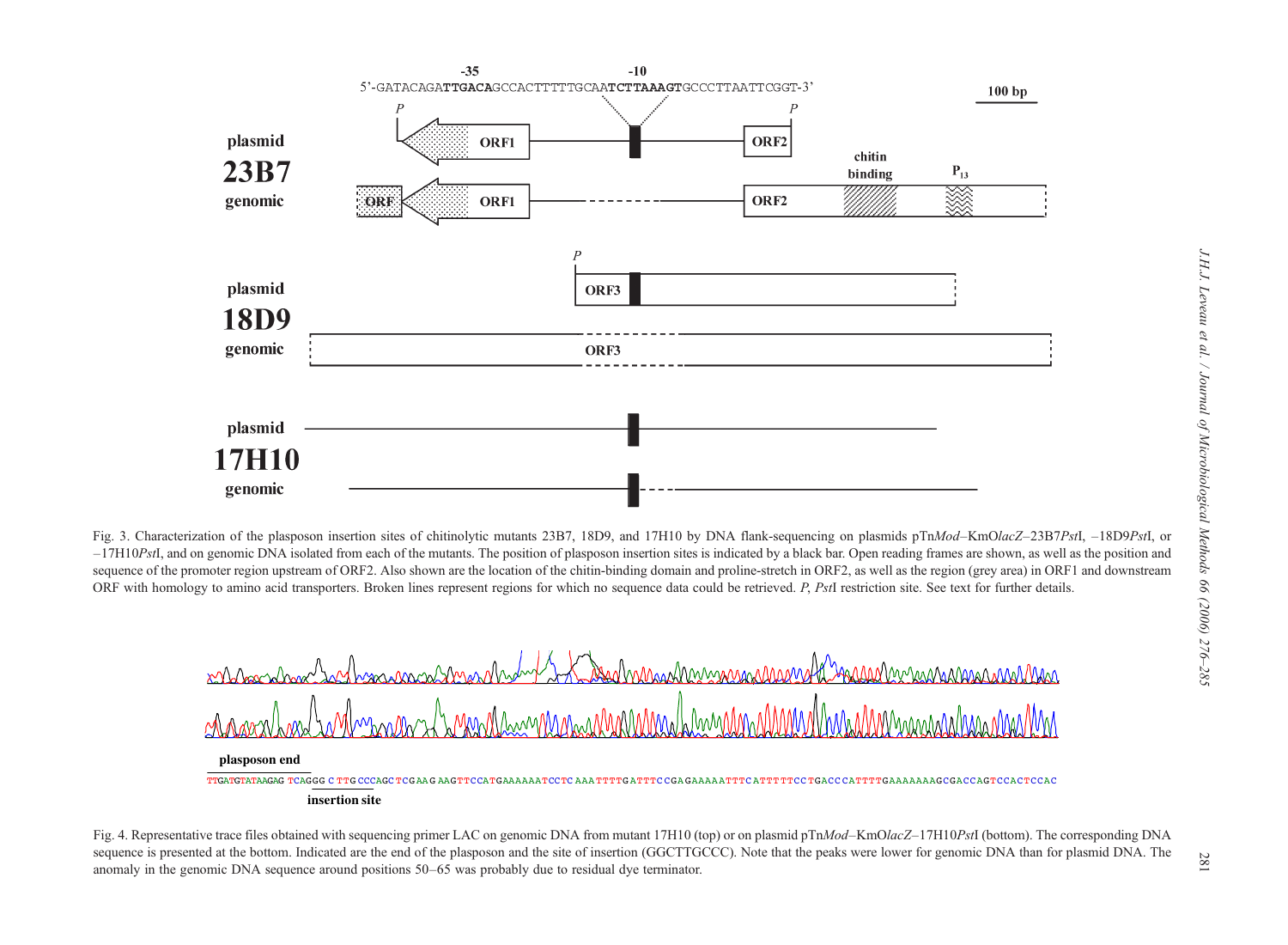From pTnMod-KmOlacZ-23B7PstI, we recovered the nucleotide sequence of a 615-bp PstI fragment, which is close to the size we had predicted (i.e. 0.7 kb). Using BLASTX, we identified a stretch of approximately 100 bp that upon translation showed significant homology (up to 72% identity) to predicted amino acid transporters from Ralstonia, Burkholderia, and other bacterial species. This region of homology was part of a small (201-bp) open reading frame, ORF1 [\(Fig. 3\)](#page-5-0). We identified the start of a second open reading frame (ORF2) at the other end of the fragment, but the predicted translation product (26 amino acids) did not produce significant homology to proteins in the database. Interestingly, upstream of this ORF2, we located a putative promoter sequence [\(Fig. 3\)](#page-5-0), the -10 region of which overlapped with the insertion site of the plasposon. This suggests to us that this promoter and the gene(s) it controls have an active role in the chitinolytic activity of C. fungivorans Ter331. Furthermore, in between the −35 and −10 regions of this promoter, Softberry software identified a putative binding site for the cAMP response protein CRP ([Brown and Callan, 2004\)](#page-8-0). Plasmid pTnMod–KmOlacZ–18D9PstI produced a 582-bp DNA sequence that was flanked on one side by a PstI recognition site. A putative translation product over the entire length of this fragment (ORF3; 194 amino acids) showed a high degree of homology (up to 61% identical) to predicted periplasmic sugar-binding proteins of the ABC-type sugar transport system from several α-Proteobacteria and from Vibrio species vulnificus and cholerae. Much to our surprise, we did not find significant BLASTX or BLASTN hits (*E*-value  $\le$ 1) with the 1030-bp DNA sequence from plasmid pTnMod–KmOlacZ–17H10PstI. A remarkable feature of this DNA sequence was its G+C content (45%), which was much lower than that of the sequenced DNAs from mutants 18D9 (58%) or 23B7 (55%), and which was characterized by the presence of (up to 16 bp) A/T stretches (e.g. TTTTTTTATTTTTTTT).

# 3.3. Genomic flank-sequencing of plasposon insertions

The results from plasmids pTnMod-KmOlacZ-17H10PstI, –18D9PstI, and –23B7PstI were compared to those obtained from sequencing reactions using genomic DNA from mutant strains 17H10, 18D9, and 23B7. Applying the protocol described in the Materials and Methods section, we were able to produce high quality sequences [\(Fig. 4\)](#page-5-0), with a Phred score of 20 for an average of 434 bp, compared to an average of 794 bp for plasmid DNA. Most sequencing reactions on genomic DNA did not allow us to read the DNA sequence immediately flanking the plasposon end, resulting in a gap in the reconstructed sequence [\(Fig. 3\)](#page-5-0). On the other hand,

more DNA information could be gathered with genomic DNA flank-sequencing due to the fact that *PstI* sites were not endpoints for DNA sequence retrieval as they were for religated plasmids pTnMod-KmOlacZ-17H10PstI, –18D9PstI, and –23B7PstI. The extra sequence information allowed us to identify an additional small ORF downstream of ORF1, with homology to amino acid transporters from Ralstonia, Burkholderia, and other bacterial species, as well as an extension of ORF2 with 136 amino acids ([Fig. 3](#page-5-0)). Interestingly, the extended ORF2 (162 aa) showed significant homology (57% identical) to chitinase pCA8 ORF from *Aeromonas* sp. 10S-24 ([Ueda et al., 1998\)](#page-9-0). Chitinase pCA8 ORF has two chitin-binding domains of type 3 at its N-terminal end. We identified one such domain (AWVASTAYTGGATV-SYNGVNYKANWWTQGNNPSTNNGGSGTGQ-PWTI) at the N-terminal end of the ORF2 translation product. This portion of the predicted protein showed extensive homology to corresponding domains in chitinases from Janthinobacterium lividum, Streptomyces, Burkholderia and other bacterial species. Directly downstream of the chitin-binding domain of ORF2 we identified a region consisting of 13 proline residues in a row  $(P_{13})$  which corresponds to a proline–threoninerich region in pCA8 ORF linking the binding and catalytic domains. The region of ORF2 downstream of  $P_{13}$  was too short to be able to identify catalytic domain signatures typical for chitinases. Genomic flanksequencing on DNA from mutant 18D9 also produced more DNA information, but mostly confirmed our earlier observation that the plasposon was inserted into a gene putatively coding for a periplasmic sugar-binding protein. No significant additional DNA information was obtained with genomic sequencing of mutant 17H10.

## 4. Discussion

Genomic flank-sequencing of plasposon insertion sites is a novel and powerful technique for the analysis of plasposon mutants. It is not necessarily meant to replace the original method of rescue cloning, because the Dennis and Zylstra protocol of digestion, religation, transformation and plasmid isolation ([Dennis and Zylstra, 1998\)](#page-8-0) still has the advantage that at the end of the procedure, in addition to a DNA sequence, one has in hand a DNA fragment that can be used for several follow-up purposes, e.g. for (sub)cloning or for use as a probe in Southern blotting. However, compared to the rescue cloning protocol, the direct sequencing method has several benefits, including a significant reduction in time and effort. One major advantage is high-throughput capability. The whole process – i.e. growing plasposon mutants, isolating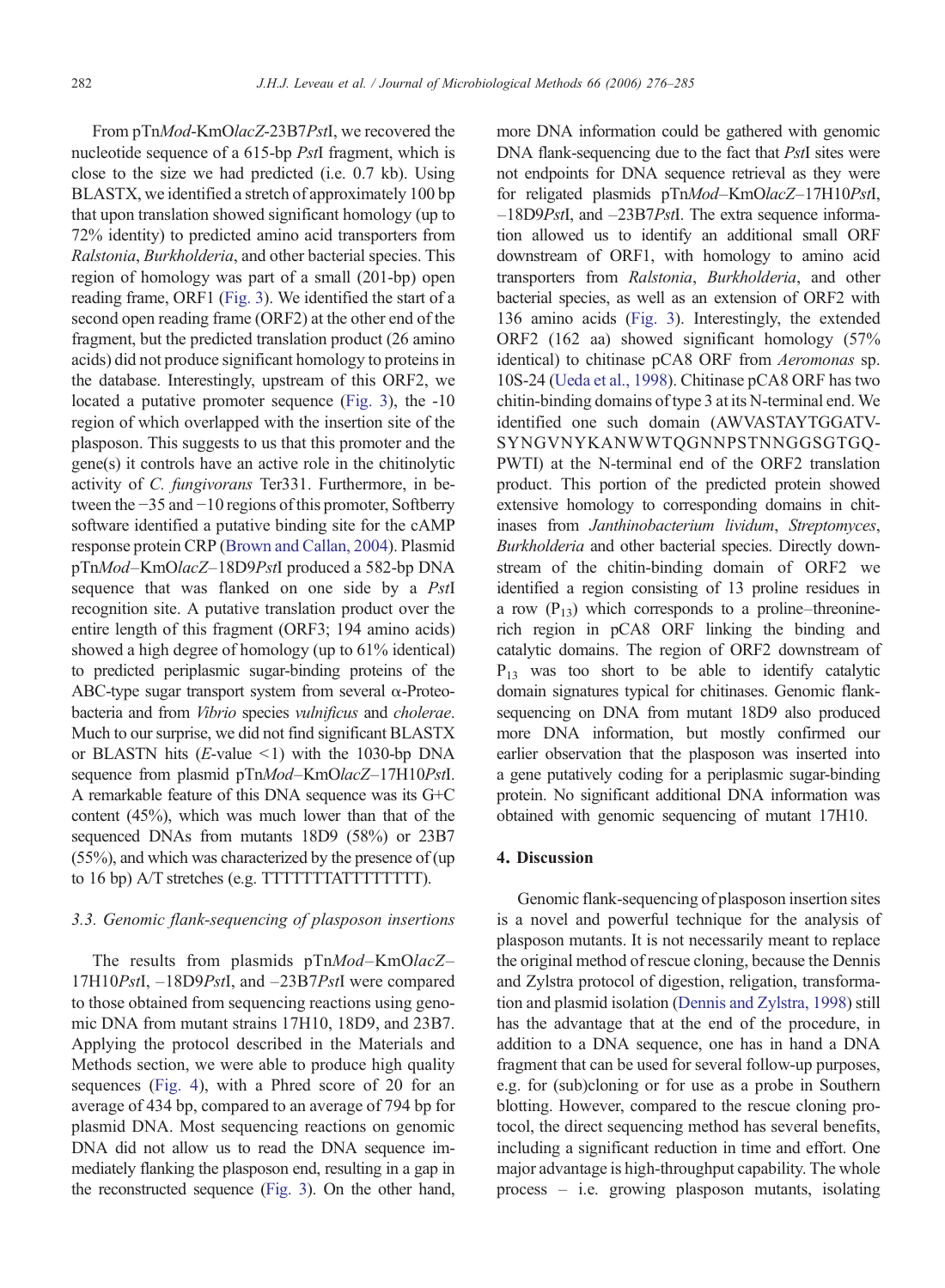genomic DNA, and DNA sequencing – can be automated and performed in less than 24 h. This opens up for the first time the possibility to rapidly and cost-efficiently access and describe the plasposome, i.e. the collective set of plasposon insertion sites in a mutant library. The availability of plasposome sequence data greatly accelerates the interpretation of library screenings for plasposon mutants with altered phenotypes. Plasposome data can be used as a query to search databanks for DNA or protein homologies, and any locus of interest identified in this way can be instantly subjected to experimental study due to the availability of a plasposon mutant that is affected in that locus. This would be particularly useful in the study of bacteria for which a (partial) genome sequence is already available, because only little DNA sequence is needed to map a plasposon insertion onto the genome sequence.

The principle of genomic flank-sequencing is applicable to all types of plasposons and their derivatives, not just the plasposon used in this study, pTnMod– KmOlacZ. [Table 1](#page-3-0) is a starting point for those interested in using plasposons and in analyzing plasposon mutants by genomic flank-sequencing. Indicated are not only combinations of plasposons and bacterial species that have already been shown to work successfully, but also the primers that were used in each of those studies to obtain flanking sequences from rescued plasmids. In principle, these primers should work for genomic flanksequencing. However, we (see Materials and Methods) and others ([Heiner et al., 1998](#page-8-0)) have noticed that not all primers work well on genomic DNA, and some testing and optimization may be necessary. Surprisingly, there seems to be no consensus among plasposon users on the primers that are best used for sequencing, despite the fact that most plasposons share a common backbone. While primers LAC and M13for(−47) are specific for pTnMod–KmOlacZ, primer PP1-31 targets multiple cloning site I and can therefore be used for genomic flank-sequencing of any of the plasposons described in the original Dennis and Zylstra publication, as well as many of their derivatives.

Few other studies have combined transposon mutagenesis with genomic flank-sequencing of insertion sites [\(Hoffman et al., 2000; Horecka and Jigami, 2000;](#page-9-0) [Ruffin et al., 2000; Lee et al., 2003\)](#page-9-0). This seems rather surprising given the real potential of genomic flanksequencing of transposon insertion sites to contribute to the genome-wide characterization of transposon mutants [\(Hayes, 2003](#page-8-0)). For several completely sequenced bacteria, transposon mutant libraries are available and have proven to be important resources for the characterization of known or unknown genes and for the iden-

tification of essential genes [\(Hutchison et al., 1999;](#page-9-0) [Geoffroy et al., 2003; Jacobs et al., 2003; Salama et al.,](#page-9-0) [2004; Lewenza et al., 2005](#page-9-0)). For locating transposon insertion sites on the genome, methods other than genomic flank-sequencing were used in each case. They included direct sequencing of amplicons from a twostage semidegenerate PCR on glycerol stocks [\(Jacobs et](#page-9-0) [al., 2003\)](#page-9-0), sequencing of (cloned) amplicons obtained by inverse PCR on cut and religated genomic DNA [\(Hutchison et al., 1999; Lewenza et al., 2005\)](#page-9-0), sequencing of amplicons obtained by ligation-mediated PCR on genomic DNA ([Geoffroy et al., 2003\)](#page-8-0), and microarraybased mapping ([Salama et al., 2004](#page-9-0)). It seems to us that direct genomic flank-sequencing would have been a cost-effective alternative in each case.

Plasposon technology has a proven record of being a reliable and efficient tool for the generation of insertion mutants, at least in  $\alpha$ -,  $\beta$ -, and  $\gamma$ -Proteobacteria [\(Table 1](#page-3-0)). A vast number of other (mini)transposons is available [\(Haas et al., 1993; Goryshin et al., 2000; Rossignol et al.,](#page-8-0) [2001; Hayes, 2003\)](#page-8-0). Epicentre Biotechnologies even offers a kit with EZ-Tn5™ Transposome™ complexes for transposon mutagenesis of a wide range of microorganisms, including those for which transposon delivery by conjugation is not possible or inefficient. The choice of transposon will ultimately lie with the potential user, who initially will have to rely on literature to decide what technology best to use. It is unfortunate in this respect that negative experiences with transposons are usually not published. In one notable exception [\(Estrada de los Santos](#page-8-0) [et al., 2005](#page-8-0)), it was recorded that a plasposon, pTnMod– OKm', was preferred over EZ-Tn5™ Transposomes™ because of low transposition efficiency of the latter.

Plasposon mutagenesis has brought us closer to understanding the chitinolytic properties of C. fungivorans Ter331. The fact that we found three distinct mutants with completely abolished ability to produce halos on chitin agar plates indicates that C. fungivorans Ter331 possesses at least three loci that are absolutely required for chitinase expression. The putative chitinase gene that we identified in mutant 23B7 is our prime candidate responsible for the hydrolysis of chitin on agar plates. Interestingly, the presence of a CRP binding site in the promoter region of this gene would suggest that its expression is subject to catabolite repression. This fits well with an earlier observation that C. fungivorans Ter331 does not produce halos on chitin agar containing glucose or tryptic soy broth [\(de Boer et al., 2004\)](#page-8-0). The translation product of the gene knocked out in mutant 18D9 showed amino-acid identity of up to 57% to bacterial periplasmic sugar-binding proteins of the ABC-type sugar transport system. Interestingly, the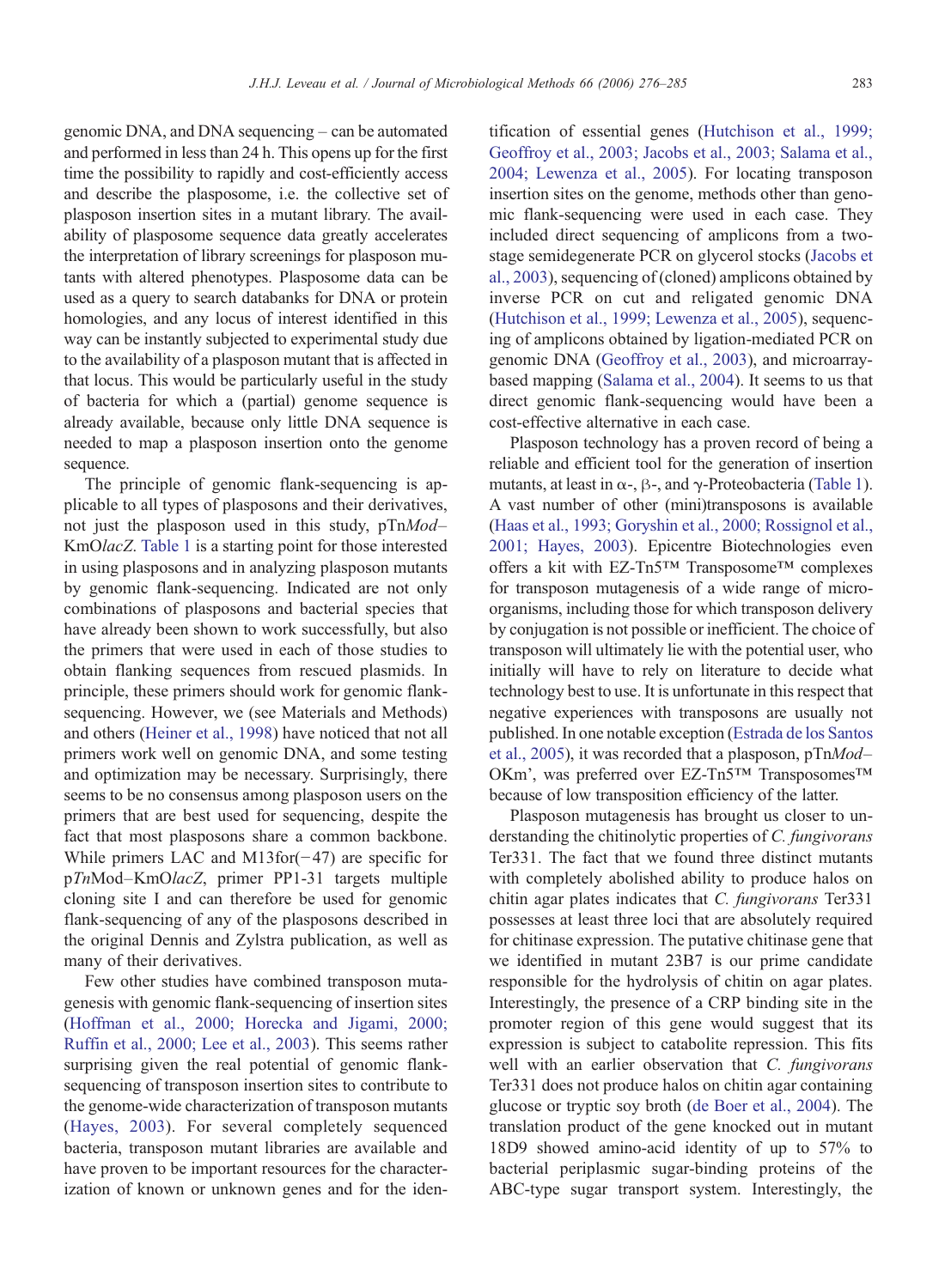<span id="page-8-0"></span>corresponding gene for one of these proteins, found in Jannaschia sp. CCS1 (accession number EAM65674), is linked to genes that are predicted to code for a sugar isomerase and a N-acetylglucosamine kinase. Since chitin is a polymer of N-acetyl-glucosamine, we are now keen on testing the hypothesis that this aminosugar plays a role in the regulation of chitinolytic activity of C. fungivorans Ter331, as suggested by the inability of mutant 18D9 to hydrolyze chitin. As for mutant 17H10, the DNA sequences from both genome and rescued plasmid did not provide us with clues to explain the inability of this mutant to form halos on chitin plates. The high A+T content of the region into which the plasposon inserted may indicate the presence of regulatory sequences, such as UP elements required for efficient promoter activity (Gourse et al., 2000), but this remains speculative without additional DNA sequence information. We are currently in the process of retrieving DNA sequences further up- and downstream of the plasposon insertion site in this mutant, and are doing the same for mutants 23B7 and 18D9. In light of the results presented here, the most obvious tactic is a primer-walking approach using the protocol of direct genomic sequencing described in this study.

## Acknowledgements

We thank Anne van Diepeningen for pTnMod– KmOlacZ. This work was supported in part by the KNAW Vernieuwingsfonds and by Bsik Ecogenomics.

#### References

- Baysse, C., Matthijs, S., Pattery, T., Cornelis, P., 2001. Impact of mutations in *hemA* and *hemH* genes on pyoverdine production by Pseudomonas fluorescens ATCC17400. FEMS Microbiol. Lett. 205, 57–63.
- Baysse, C., Matthijs, S., Schobert, M., Layer, G., Jahn, D., Cornelis, P., 2003. Co-ordination of iron acquisition, iron porphyrin chelation and iron-protoporphyrin export via the cytochrome c biogenesis protein CcmC in Pseudomonas fluorescens. Microbiology 149, 3543–3552.
- Bolton, A.J., Woods, D.E., 2000. Self-cloning minitransposon phoA gene-fusion system promotes the rapid genetic analysis of secreted proteins in Gram-negative bacteria. Biotechniques 29, 470–474.
- Borodina, E., McDonald, I.R., Murrell, J.C., 2004. Chloromethanedependent expression of the cmu gene cluster of Hyphomicrobium chloromethanicum. Appl. Environ. Microbiol. 70, 4177–4186.
- Brown, C.T., Callan, C.G., 2004. Evolutionary comparisons suggest many novel cAMP response protein binding sites in Escherichia coli. Proc. Natl. Acad. Sci. USA 101, 2404–2409.
- Burtnick, M.N., Bolton, A.J., Brett, P.J., Watanabe, D., Woods, D.E., 2001. Identification of the acid phosphatase (acpA) gene homologues in pathogenic and nonpathogenic Burkholderia spp. facilitates TnphoA mutagenesis. Microbiology 147, 111–120.
- Chang, H.K., Mohseni, P., Zylstra, G.J., 2003. Characterization and regulation of the genes for a novel anthranilate 1,2-dioxygenase from Burkholderia cepacia DBO1. J. Bacteriol. 185, 5871–5881.
- Civolani, C., Barghini, P., Roncetti, A.R., Ruzzi, M., Schiesser, A., 2000. Bioconversion of ferulic acid into vanillic acid by means of a vanillate-negative mutant of Pseudomonas fluorescens strain BF13. Appl. Environ. Microbiol. 66, 2311–2317.
- de Boer, W., Leveau, J.H.J., Kowalchuk, G.A., Gunnewiek, P.J.A.K., Abeln, E.C.A., Figge, M.J., et al., 2004. Collimonas fungivorans gen. nov., sp nov., a chitinolytic soil bacterium with the ability to grow on living fungal hyphae. Int. J. Syst. Evol. Microbiol. 54, 857–864.
- de Lorenzo, V., Herrero, M., Jakubzik, U., Timmis, K.N., 1990. Mini-Tn5 transposon derivatives for insertion mutagenesis, promoter probing, and chromosomal insertion of cloned DNA in Gramnegative eubacteria. J. Bacteriol. 172, 6568–6572.
- Dennis, J.J., Zylstra, G.J., 1998. Plasposons: modular self-cloning minitransposon derivatives for rapid genetic analysis of gram-negative bacterial genomes. Appl. Environ. Microbiol. 64, 2710–2715.
- Endo, R., Kamakura, M., Miyauchi, K., Fukuda, M., Ohtsubo, Y., Tsuda, M., Nagata, Y., 2005. Identification and characterization of genes involved in the downstream degradation pathway of gammahexachlorocyclohexane in Sphingomonas paucimobilis UT26. J. Bacteriol. 187, 847–853.
- Engledow, A.S., Medrano, E.G., Mahenthiralingam, E., LiPuma, J.J., Gonzalez, C.F., 2004. Involvement of a plasmid-encoded type IV secretion system in the plant tissue watersoaking phenotype of Burkholderia cenocepacia. J. Bacteriol. 186, 6015–6024.
- Enos-Berlage, J.L., Guvener, Z.T., Keenan, C.E., McCarter, L.L., 2005. Genetic determinants of biofilm development of opaque and translucent Vibrio parahaemolyticus. Mol. Microbiol. 55, 1160–1182.
- Estrada de los Santos, P., Parret, A.H.A., De Mot, R., 2005. Stressrelated Pseudomonas genes involved in production of bacteriocin LlpA. FEMS Microbiol. Lett. 244, 243–250.
- Fehlner-Gardiner, C.C., Valvano, M.A., 2002. Cloning and characterization of the Burkholderia vietnamiensis norM gene encoding a multi-drug efflux protein. FEMS Microbiol. Lett. 215, 279–283.
- Fehlner-Gardiner, C.C., Hopkins, T.M.H., Valvano, M.A., 2002. Identification of a general secretory pathway in a human isolate of Burkholderia vietnamiensis (formerly B. cepacia complex genomovar V) that is required for the secretion of hemolysin and phospholipase C activities. Microb. Pathog. 32, 249–254.
- Figurski, D.H., Helinski, D.R., 1979. Replication of an origin-containing derivative of plasmid RK2 dependent on a plasmid function provided in trans. Proc. Natl. Acad. Sci. USA 76, 1648–1652.
- Geoffroy, M.C., Floquet, S., Metais, A., Nassif, X., Pelicic, V., 2003. Large-scale analysis of the meningococcus genome by gene disruption: resistance to complement-mediated lysis. Genome Res. 13, 391–398.
- Goryshin, I.Y., Jendrisak, J., Hoffman, L.M., Meis, R., Reznikoff, W.S., 2000. Insertional transposon mutagenesis by electroporation of released Tn5 transposition complexes. Nature Biotechnol. 18, 97–100.
- Gourse, R.L., Ross, W., Gaal, T., 2000. UPs and downs in bacterial transcription initiation: the role of the alpha subunit of RNA polymerase in promoter recognition. Mol. Microbiol. 37, 687–695.
- Haas, R., Kahrs, A.F., Facius, D., Allmeier, H., Schmitt, R., Meyer, T.F., 1993. Tnmax — a versatile mini-transposon for the analysis of cloned genes and shuttle mutagenesis. Gene 130, 23–31.
- Hayes, F., 2003. Transposon-based strategies for microbial functional genomics and proteomics. Ann. Rev. Genet. 37, 3–29.
- Heiner, C.R., Hunkapiller, K.L., Chen, S.M., Glass, J.I., Chen, E.Y., 1998. Sequencing multimegabase-template DNA with BigDye terminator chemistry. Genome Res. 8, 557–561.